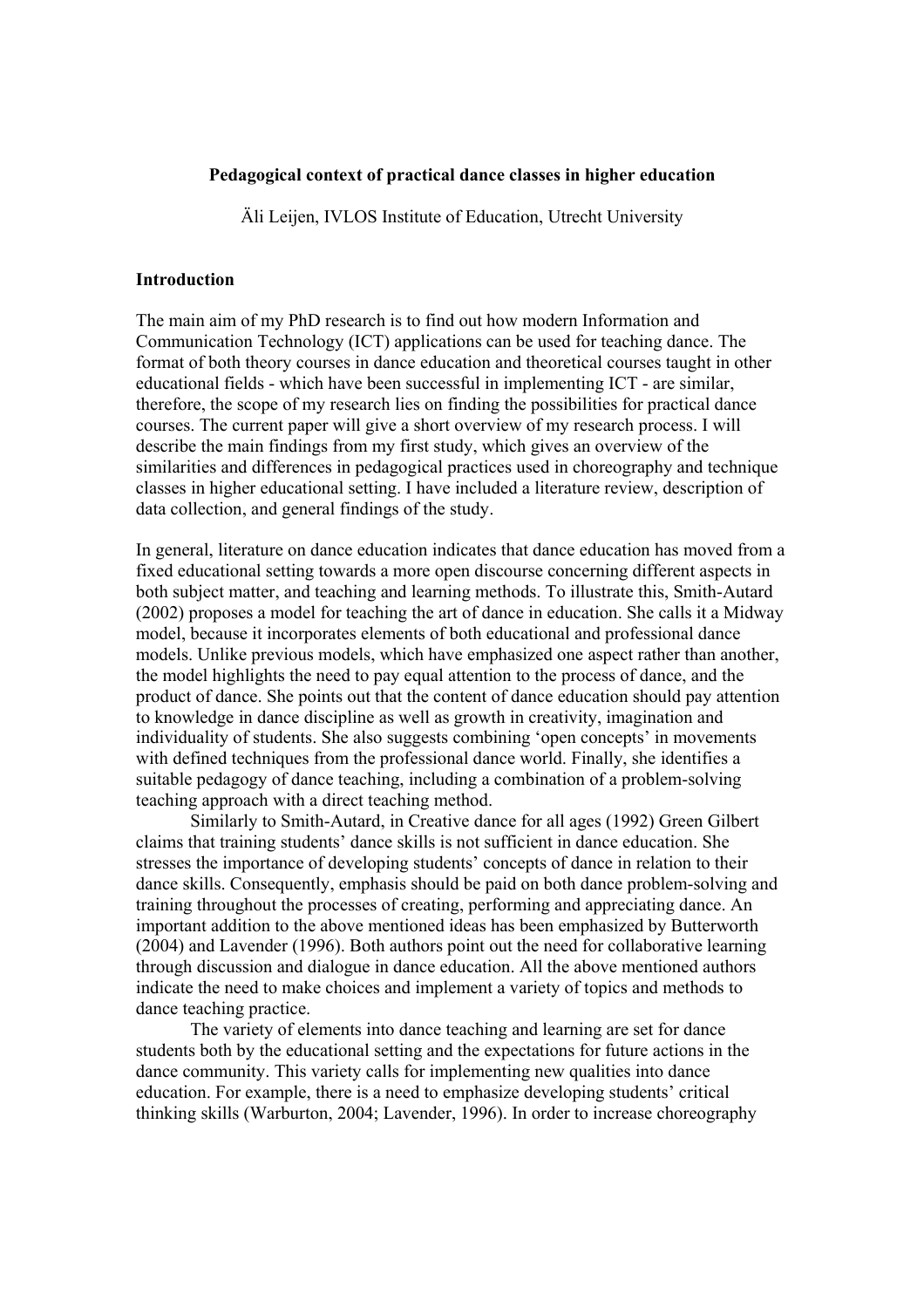students' ability to think critically, Lavender (1996) has developed a model of critical evaluation, which advocates students to observe, write, reflect, discuss, evaluate and provide recommendations for revision for features of a dance work in order to develop students' own aesthetic qualities for viewing, creating and performing dance works. Accordingly, this model should help students to become more articulate, creative, and confident dancers.

 In addition, recent developments in dance education show there is an increasing need to pay attention to students' individuality and their experiences in learning to dance (Bracy, 2004; Buckroyd, 2000). Bracy's (2004) studied dance technique students at the university and concluded that, besides giving external feedback to students, dance teachers should encourage their students to find their voices and recognize the feedback which is provided by their own body. In order to facilitate students' ability to increase the awareness of their body, dance teachers should teach students to care for and train their body in an intelligent and responsible way (Fortin et al, 2002; Kovich, 1994; Cohen, 1993). Bannon (1997) points out that this includes, besides understanding how muscles and bones are being utilized to dance, encouraging students to feel what the movement feels like as it is happening. 'It represents a kind of kinaesthetic sensitivity' (p. 32). This fullest experience of movement is the main goal of somatic education in dance, which can be obtained by implementing various movement education methods, such as the Feldenkrais Method, Alexander Technique, Ideokinesis (Kovich, 1994) and Body-Mind Centering (Cohen, 1993).

 Besides these above mentioned ideas on the important elements, which should be incorporated into dance education, there is relatively little evidence in the literature on the actual use of these ideas in dance education in the higher educational level. In contrast, Stinson (1994, referred to in Spurgeon 1997, p.9-10) describes the authoritarian nature of dance classes: 'in most dance technique classes, the teacher is the authority and the only recognized source of knowledge'. Similarly, Morris points out that, 'literature on the teaching professional ballet dancers has always focused on two areas: ballet vocabulary and training' (2003, p.17). She claims that teachers direct teaching methods in ballet technique classes, and students have little chance for an open discourse. Recent criticism on the authoritarian pedagogy used in technique classes comes from Lakes (2005). He not only describes the nature of the authoritarian pedagogy in technique classes, he also explores the reasons of such teaching practice.

 However, the above-mentioned criticism on the pedagogical methods is mainly applicable for dance technique classes; they do not relate to the features of the pedagogy of the choreography classes. Practical dance classes consist of both choreography and technique classes. As it was discussed in previous paragraphs, literature on dance pedagogy suggests to apply several ideas and methods into dance education, however there is little evidence about how these pedagogical ideas are implemented in the whole range of practical dance classes. Additionally, theoretical findings do imply that the pedagogy in technique classes differs from the pedagogical context of choreography classes as discussed above. The aim of this study was to identify the differences and similarities of the important features of pedagogy in choreography and technique classes at a higher educational institute including the aims, the methods used for teaching, the assessment from choreography and technique dance teachers, and the support materials used in these classes.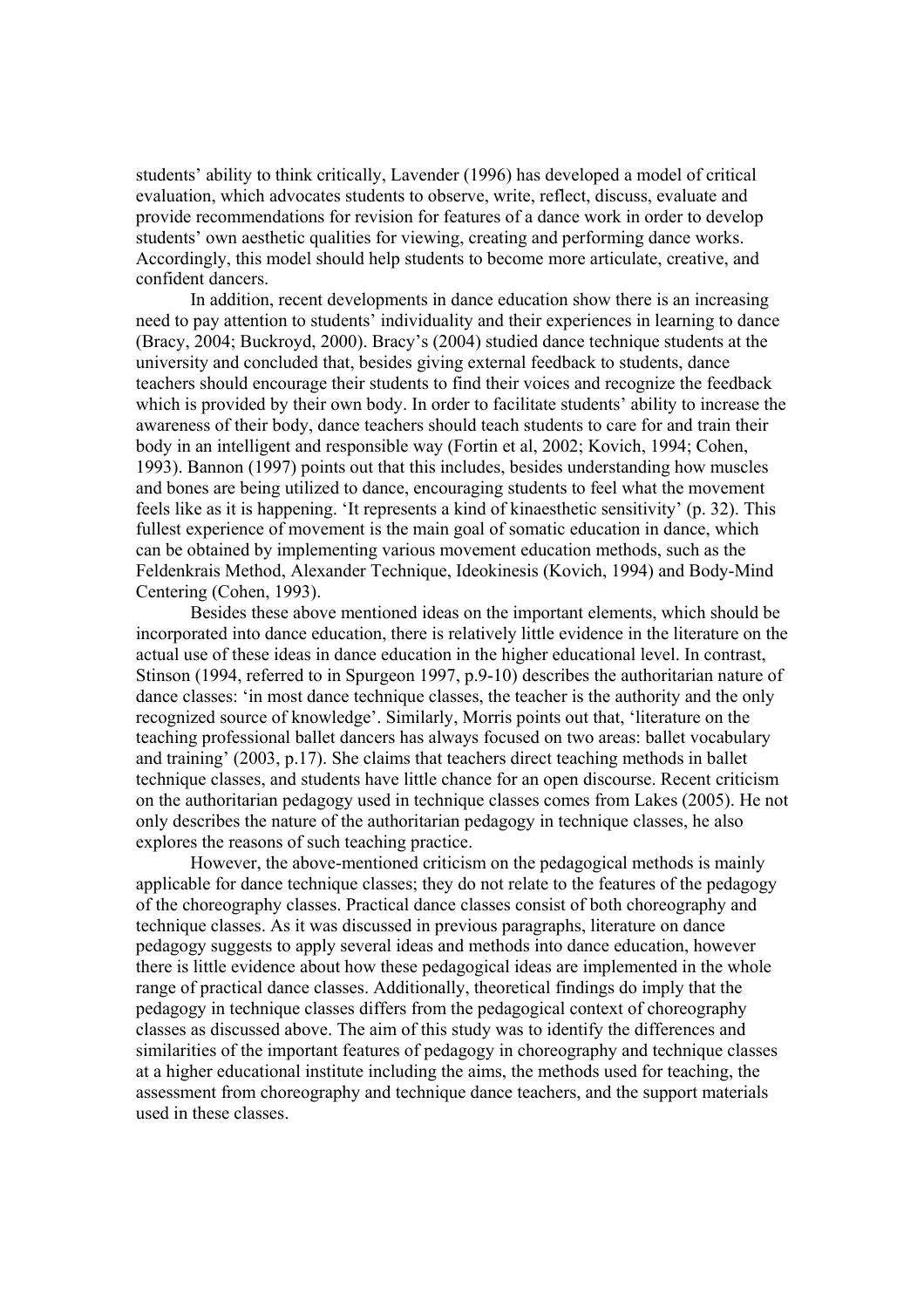## **1. Data**

The research sample was taken from practical dance teachers who work at five different Dance Academies in the Netherlands and two higher educational institutions in Estonia, which teach dance studies. The inclusion of participants from both the Netherlands and from Estonia is due to the background of this study which is a collaboration between Dutch and Estonian dance educators.

 The research sample consisted of 20 randomly selected Dutch teachers (13 technique teachers, 7 choreography teachers), which is 9% of the total population of practical dance teachers in higher educational institutions in the Netherlands, and 10 randomly selected Estonian teachers (8 technique teachers, 2 choreography teachers), which is 50% of the total population of practical dance teachers in higher educational institutions in Estonia. The final sample consisted of 30 practical dance teachers (19 females, 11 males). Of the teachers 21 were teaching dance technique classes and 9 choreography classes.

## **2. Instruments**

 Data about the pedagogical context in practical dance classes was gathered using a paper and pencil questionnaire and an interview. Interviews were recorded on tape. A questionnaire was designed based on findings from the literature review. The questionnaire contained five parts. It has been piloted with two teachers (one Estonian teacher and one Dutch teacher).

## **2.1. Questionnaire**

 The first part of the questionnaire contained six questions measuring personal characteristics. The second part had six questions measuring descriptive information of the practical dance course(s) taught by the teacher. In addition, teachers were asked to identify which kind of preliminary knowledge is needed to enter their course. In this part of the questionnaire, teachers were also asked to indicate, which support materials are used in their courses.

 The third section included 11 pre-structured questions measuring the use of teaching aims based on findings from the literature review, mostly Smith-Autard's (2002) Midway model. In addition, based on Warburton (2004) and Lavender (1996) teachers were asked to indicate how often they apply an aim such as developing students' critical thinking skills in order to observe, describe, analyse, write and talk about dance works. Finally, based on findings from the pilot test of the questionnaire two questions were added, which were, how often is the aim of their course having students to formulate personal reflections on their learning, and how often do they apply teaching pedagogical skills. This resulted in five assessable sub-categories (see Appendix).

 The fourth part of the questionnaire consisted of five pre-structured questions about the teaching methods used by teachers mostly based on Smith-Autard (2002), and on Butterworth (2004).

 The final section of the questionnaire included seven pre-structured items measuring assessment. All these items were formulated according to the above described teaching aims. This resulted in five assessable sub-categories (see Appendix).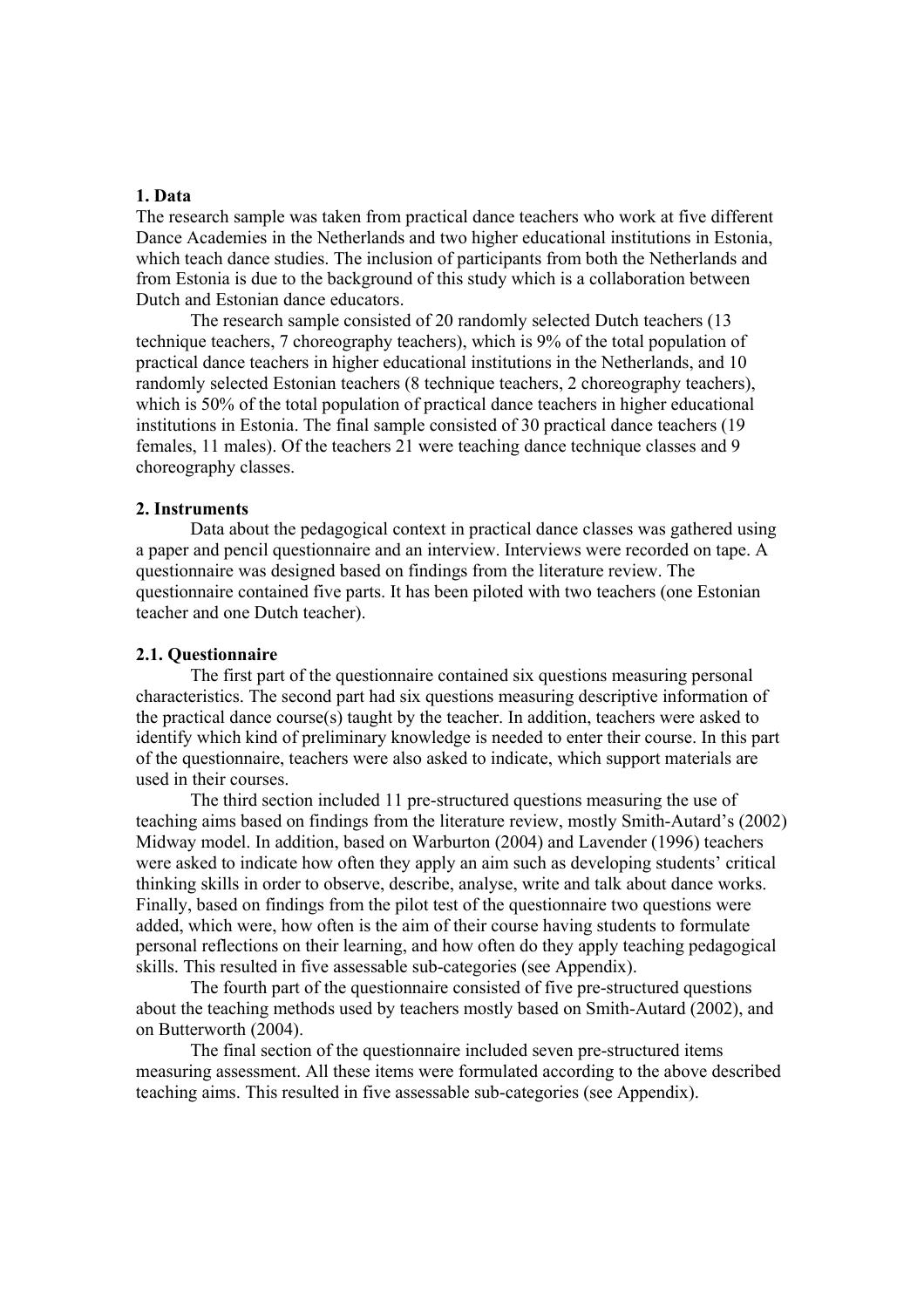The questions had a pre-structured format on a 5-point Likert type scale (with 0 never applied and 4 very often applied). The overall table with the pre-structured items, mean scores and standard deviations can be found in the appendix. In addition, teachers could fill in an additional open-ended question for each section, which provided an opportunity to indicate their often applied teaching aims, teaching methods, assessment and support materials respectively, which were not described in the pre-formulated questions.

### **2.2. Interview**

The aim of the interview was to gain additional qualitative information about how teachers apply pedagogical aims, use teaching methods, assess their students, and use support materials. The result of a pilot interview was that it was difficult for the teacher to provide examples about aims, methods and elements of assessment, which she had rated as rarely and sometimes applied in the questionnaire. The interview was structured according to questionnaire data of each teacher. Therefore, questionnaire items, which had been rated as 3 or 4, were used to trigger information how these aims, methods, and elements of assessments are used. In addition, if the teacher had indicated in the questionnaire the use of support materials, more information was asked on how these are being used. Out of the 30 teachers, who completed the questionnaire, 10 were selected for the interview, based on a variety of answers and six institutions represented. One transcribed interview was left out from the analyses as many of the discussed issues were not related to the research questions.

## **3. Results and discussion**

The main aim of the study was to identify the pedagogical context of practical dance classes in higher educational setting. Although both technique and choreography classes deal with practical aspects of dance education, some aims, methods and elements of assessment were applied differently in the two groups. The most often applied aim in technique classes was training students' physical skills and learning a specific dance style. The most often used method in this group was direct teaching method and most often assessed elements in this group was assessing physical skills of the students. Choreography teachers on the other hand applied most often aims related to developing students' creativity, imagination and individuality, encouraging using personal feelings and intuition and formulating reflection. The most often used pedagogical method in this group was problem solving method and the most often assessed element was students' creative expression.

These findings about two groups of practical dance education confirm findings from Smith-Autard (2000) about the two opposite spectrums of teaching models incorporated into today's dance education. According to the educational spectrum the main emphasis of learning should be paid on the process of students' personal development, and according to the professional spectrum of the model, dance education should prepare dancers and choreographers who are able to develop and present excellent dance performances, main emphasis of the education lays therefore on the product. The results from the current study showed that pedagogy in choreography classes is more related to the educational side of the spectrum and pedagogy used in technique classes more related to the professional spectrum of the model. In accordance to the literature review, confirmation can also be found for claims stated by Stinson (1994), Morris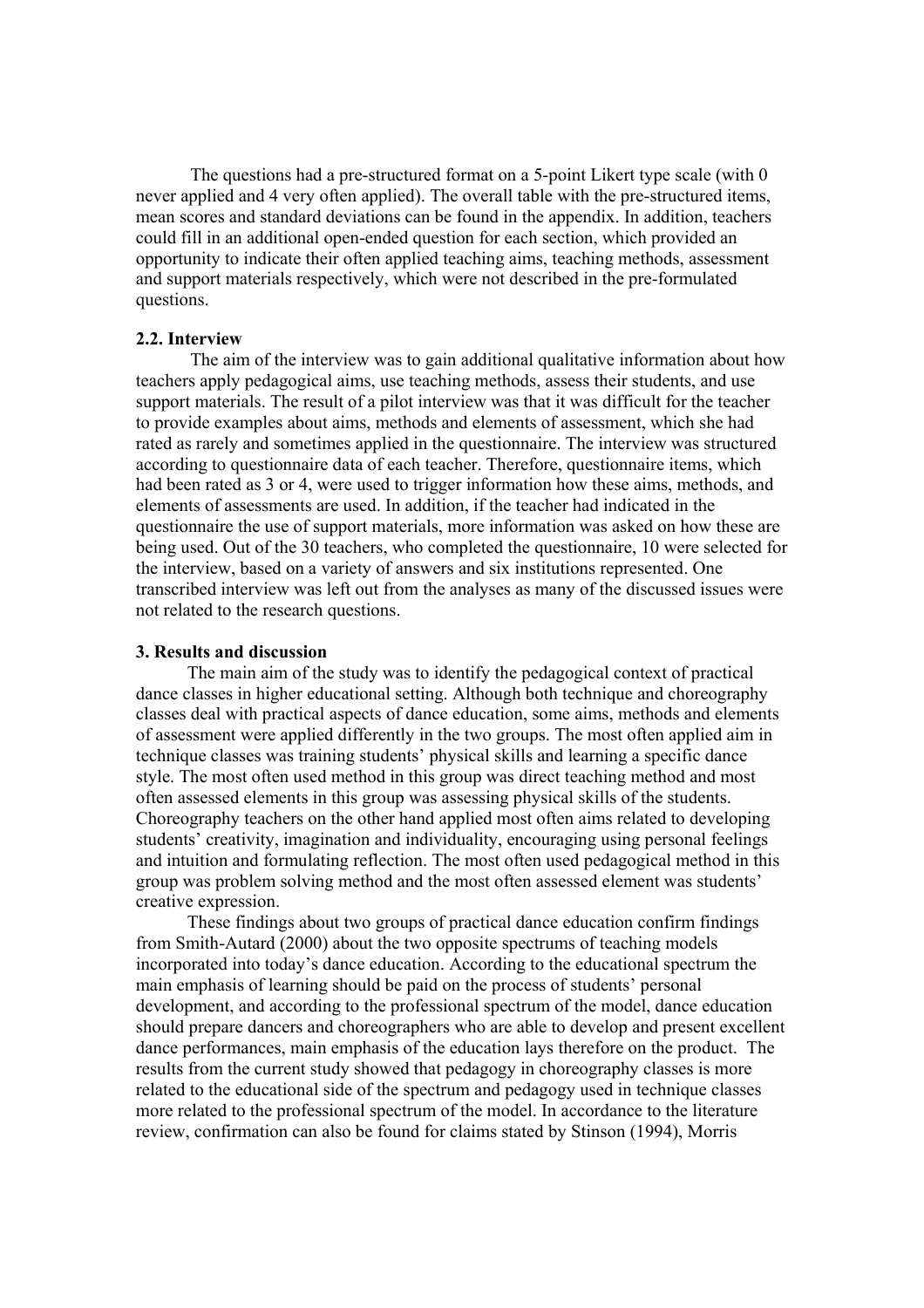(2003) and Lakes (2005), who described an authoritarian nature of teaching methods in technique classes. The results of the current study indicated also that in comparison to the teaching methods used in choreography classes the main method in technique classes is a direct teaching method, where teacher sets the learning tasks and asks students to replicate these. Evidence was also found for other findings reported in the literature review. Accordingly, important elements of dance education are developing features related to students' individuality (Bracy, 2004; Buckroyd, 2000), developing students' critical thinking (Lavender, 1996; Warburton, 2004), applying problem solving and collaborative learning methods (Gilber, 1992; Butterworth, 2004). These pedagogical aspects are however mainly incorporated into choreography classes in this study.

It must be mentioned that some of these aspects are also important elements in technique classes such as developing students' individuality and using personal feelings and intuition, formulating reflection about the process, and learning meanings associated with movements. There is however a semantic difference about how these aims and/or their contribution are viewed in two different groups of practical dance teachers. In brief, choreography teachers see these aims as independent goals and technique teachers interpret them mainly as essential sub-goals to train and perform physical skills. For example, choreography teachers find it important to discuss the meanings associated with movements in order to learn ways to communicate with the audience of the dance works. On the other hand technique teachers find it important to teach the meanings associated with movements in the movement creation scale. This means that they teach their students the meaning of movement in a phrase but also what the body does when making movements. The results of assessable elements showed that often assessed elements in both groups were assessing creative expression, and reflection.

Besides these differences between the two groups, there is a remarkable similarity considering how often an aspect is rated as being applied and how similar the aim is perceived by both technique and choreography teachers: applying reflection of learning process and assessing the personal reflection were both rated as often applied by both groups and there was no significant difference between applying these aspects in technique and choreography classes. This finding suggest to consider reflection as a widespread feature of practical dance classes and to pay more attention to issues related to its implementation and usage. This finding is also supported by the results of applying support materials for practical dance classes.

It must be mentioned that due to the essence of practical dance classes, the main support for students comes from the teachers. Teachers use support when they wish to enrich the aims or illustrate important features of the subject. It was indicated by teachers that the most often used other kind of support materials were video materials. Teachers also indicated that one aim of using video equipment is to help students to reflect on their learning process, and another to provide illustrations of the dance domain. Computers were the least used support in practical dance classes. One of the reasons is probably that teachers have not found computer applications which can be used to enrich and illustrate their teaching. On the other hand, teachers indicated their readiness to incorporate computers into their teaching and students' learning practice. The study also showed that applying reflection of the learning process is an essential part of practical dance classes. Teachers are using support for this aspect of the education and demonstrate a readiness to start using computers for their teaching practice. Therefore developing a computer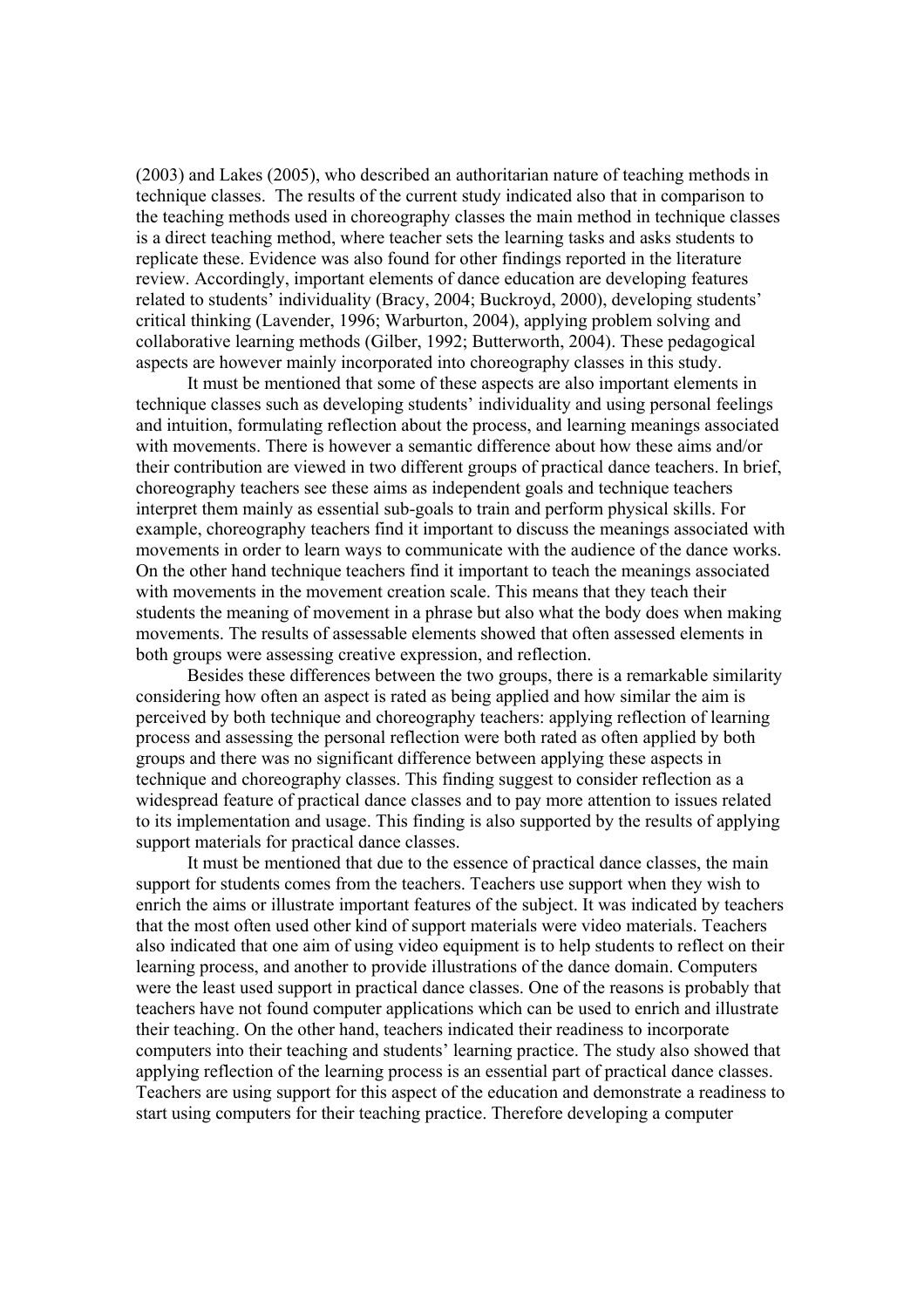application to facilitate students' reflection should be considered as an option to enrich the practical dance classes. An example can be a digital portfolio, where students are able to keep a record of their reflection and share this with their teachers. However, further research is needed to discuss the features of the tool and its effectiveness for dance education.

#### **References**

- Bannon, F. (1997) An aesthetic approach to dance education in: E. Anttila (Ed.), *The call of the forests and lakes: proceedings of the 1997 Conference Dance and the Child International* (Kuopio, Finland), 28-36.
- Bracey, L. (2004) Voicing connections: an interpretive study of university dancers' experiences, *Research in Dance Education*, 5(1), 7-24.
- Buckroyd, J. (2000) *The student dancer: emotional aspects of the teaching and learning of dance* (London, Dance Books).
- Butterworth, J. (2004) Teaching choreography in higher education: a process continuum model, *Research in Dance Education*, 5(1), 45-67.
- Cohen, B. B. (1993) *Sensing, feeling and action* (Northampton MA, Contact Editions).
- Fortin, S., Long, W. & Lord, M. (2002) Three voices: researching how somatic education informs contemporary dance technique classes, *Research in Dance Education*, 3(2), 155-179.
- Green Gilbert, A. (1992) *Creative dance for all ages: a conceptual approach* (Reston, VA, American Alliance for Health, Physical Education, Recreation and Dance).
- Kovich, Z. (1994) From intention to action: somatic education and the dancer, in: Schiller, W. & Spurgen, D. (Eds.) *Kindle the fire: proceedings of the 1994 Conference of Dance and the Child `International* (MacQuarrie University, Sydney), 208-216.
- Lakes, R. (2005) The message behind the Methods: The Authoritarian Pedagogical Legacy in Western Concert Dance Technique Training and Rehearsals, *Arts Education Policy Review*, 106(5), 3-18.
- Lavender, L. (1996) *Dancers talking dance: critical evaluation in the choreography class* (Champaign, IL, Human Kinetics).
- Morris, G. (2003) Problems with ballet: steps, style and training, *Research in Dance Education*, 4(1), 17-30.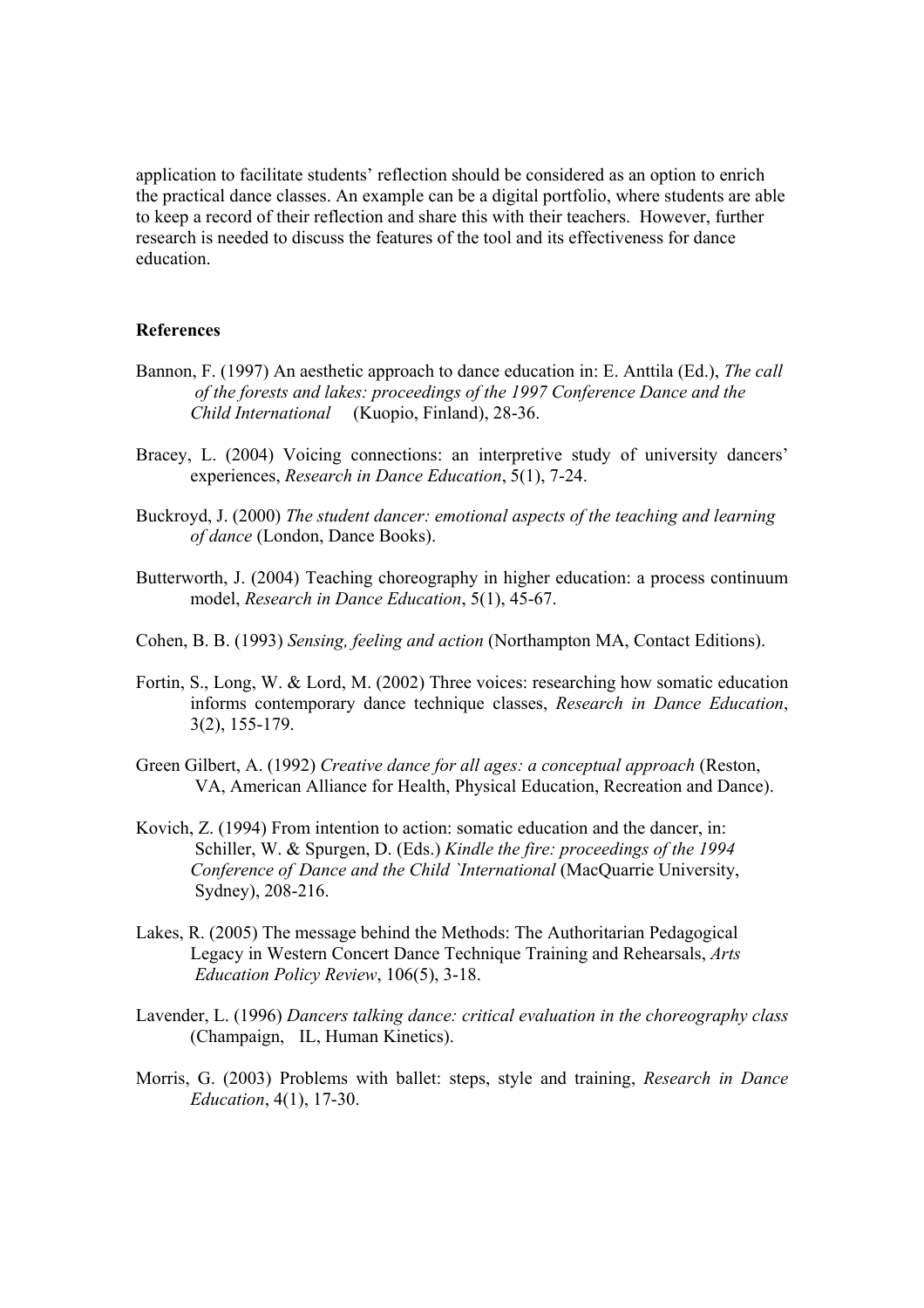- Smith-Autard, J. (2002) *The Art of Dance in Education* (2nd edn.) (London, A & C Black).
- Smith-Autard, J. (2000) *Dance Composition* (4th edn.) (London, A & C Black).
- Spurgeon, D. (1997) The men's movement, in: E. Anttila (Ed.), *The call of the forests and lakes: proceedings of the 1997 Conference Dance and the Child International*  (Kuopio, Finland), 8-17.
- Warburton (2004) Knowing what it takes: the effect of perceived learner advantages on dance teachers' use of critical-thinking activities, *Research in Dance Education*, 5(1), 69-82